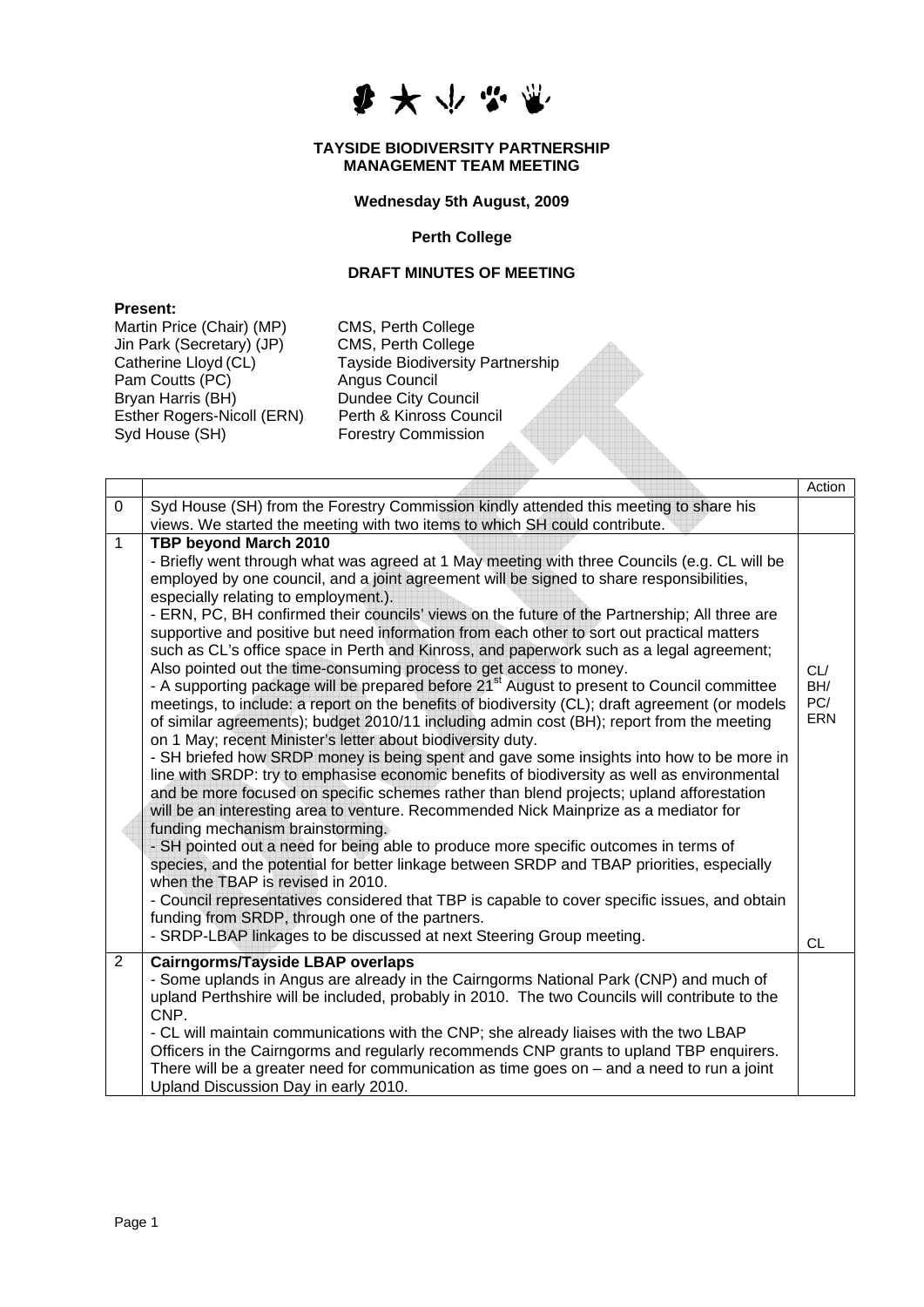| 3              | SITA Tayside Biodiversity Action Fund<br>a. Project Assessment Panel<br>Two applications have been submitted but deferred to next meeting.                                                                                                                                                                                                                                                                                                                                                                                                                                                                                                                                                                                                                                                                                                                                                                                                                                                                                                                                                                                                                                                                                                                                                                                                                                                                                                                                                                                                                                                                                                                                                                                                    |                                  |
|----------------|-----------------------------------------------------------------------------------------------------------------------------------------------------------------------------------------------------------------------------------------------------------------------------------------------------------------------------------------------------------------------------------------------------------------------------------------------------------------------------------------------------------------------------------------------------------------------------------------------------------------------------------------------------------------------------------------------------------------------------------------------------------------------------------------------------------------------------------------------------------------------------------------------------------------------------------------------------------------------------------------------------------------------------------------------------------------------------------------------------------------------------------------------------------------------------------------------------------------------------------------------------------------------------------------------------------------------------------------------------------------------------------------------------------------------------------------------------------------------------------------------------------------------------------------------------------------------------------------------------------------------------------------------------------------------------------------------------------------------------------------------|----------------------------------|
|                | <b>b. TBAF Application Guidelines</b><br>Finalised and now available on the website.                                                                                                                                                                                                                                                                                                                                                                                                                                                                                                                                                                                                                                                                                                                                                                                                                                                                                                                                                                                                                                                                                                                                                                                                                                                                                                                                                                                                                                                                                                                                                                                                                                                          |                                  |
|                | c. Publicity Reporting and Feedback<br>CL will have to keep checking with DC and chase partners, especially RSPB, to make sure<br>that SITA being mentioned and acknowledged.                                                                                                                                                                                                                                                                                                                                                                                                                                                                                                                                                                                                                                                                                                                                                                                                                                                                                                                                                                                                                                                                                                                                                                                                                                                                                                                                                                                                                                                                                                                                                                 |                                  |
| $\overline{4}$ | MINUTES OF LAST MEETING on 19th May 2009<br>Agreed.                                                                                                                                                                                                                                                                                                                                                                                                                                                                                                                                                                                                                                                                                                                                                                                                                                                                                                                                                                                                                                                                                                                                                                                                                                                                                                                                                                                                                                                                                                                                                                                                                                                                                           |                                  |
| 5              | <b>MATTERS ARISING</b><br>- Biodiversity Advice Notes have been completed and disseminated. Also available on the<br>Website.<br>- Annual Report has gone to the SNH; no feedback received yet.<br>- CL drafted Five Year Achievement Report and will amend it based on feedbacks from this<br>meeting (e.g. new title, tables to summarise data, appendixes for detailed information, adding<br>a section about publications, implying economic benefits throughout the text) and circulate to<br>all (including SH) for comment.                                                                                                                                                                                                                                                                                                                                                                                                                                                                                                                                                                                                                                                                                                                                                                                                                                                                                                                                                                                                                                                                                                                                                                                                            | <b>CL</b><br>All<br>(inc.<br>SH) |
| 6              | <b>WORK PROGRAMME/CO-ORDINATOR'S REPORT</b><br><priorities 2009-10=""><br/><math>\rightarrow</math> Promote awareness and enhancement of biodiversity in Tayside<br/>- Attended a large number of events and exhibitions, particularly around the Tayside<br/>Biodiversity Festival dates in May; will attend Dundee Flower Festival in September.<br/>- Wide visibility in the local and National press and media.<br/><math>\rightarrow</math> Co-ordinate, support and maintain the TBP Steering Group and deliver Sub-Groups,<br/>outputs<br/>- Annual Report 2008-09 prepared and circulated.<br/><math>\rightarrow</math> Water &amp; Wetlands<br/>- ensuring that the Perth Lade project is taken forward; attended next stage of Tayside Loch<br/>Project meeting<br/><math>\rightarrow</math> Coast &amp; Estuaries<br/>- the group is now meeting regularly; worked with Perth and Kinross Ranger Service to<br/>ensure the Wader &amp; Wildfowl Audit goes ahead (via student placement).<br/><math>\rightarrow</math>Urban<br/>- discussed potential for Tayside Invertebrate Project with different project groups and<br/>communities; organised Swift Gathering at Scone in May; supported Sand Martin Interest<br/>Group; Community Gardens, Orchard &amp; Allotment booklet still being circulated 50-100 per<br/>week; Remaining ZOOM In2 cameras will be circulated at Dundee Flower festival and also<br/>among schools; Awareness of living roof potential is gradually growing.<br/><math>\rightarrow</math>Woodland<br/>- Attended Wild Harvest Seminar and Orchard Evening (extremely useful for networking);<br/>Orchard 800 project being proposed as part of the Perth 800 celebrations in 2010: huge</priorities> |                                  |
|                | potential (MP asked to include Perth College); new Orchard Project Officer started.<br>$\rightarrow$ Education<br>- Three lunchtime seminars arranged for PKC with different audience; prepared and<br>arranged printing of third "From Summit to Sand" newsletter in time for the Biodiversity<br>Festival; already planning ahead for the 2010 Tayside Biodiversity Festival (David Boag is                                                                                                                                                                                                                                                                                                                                                                                                                                                                                                                                                                                                                                                                                                                                                                                                                                                                                                                                                                                                                                                                                                                                                                                                                                                                                                                                                 |                                  |